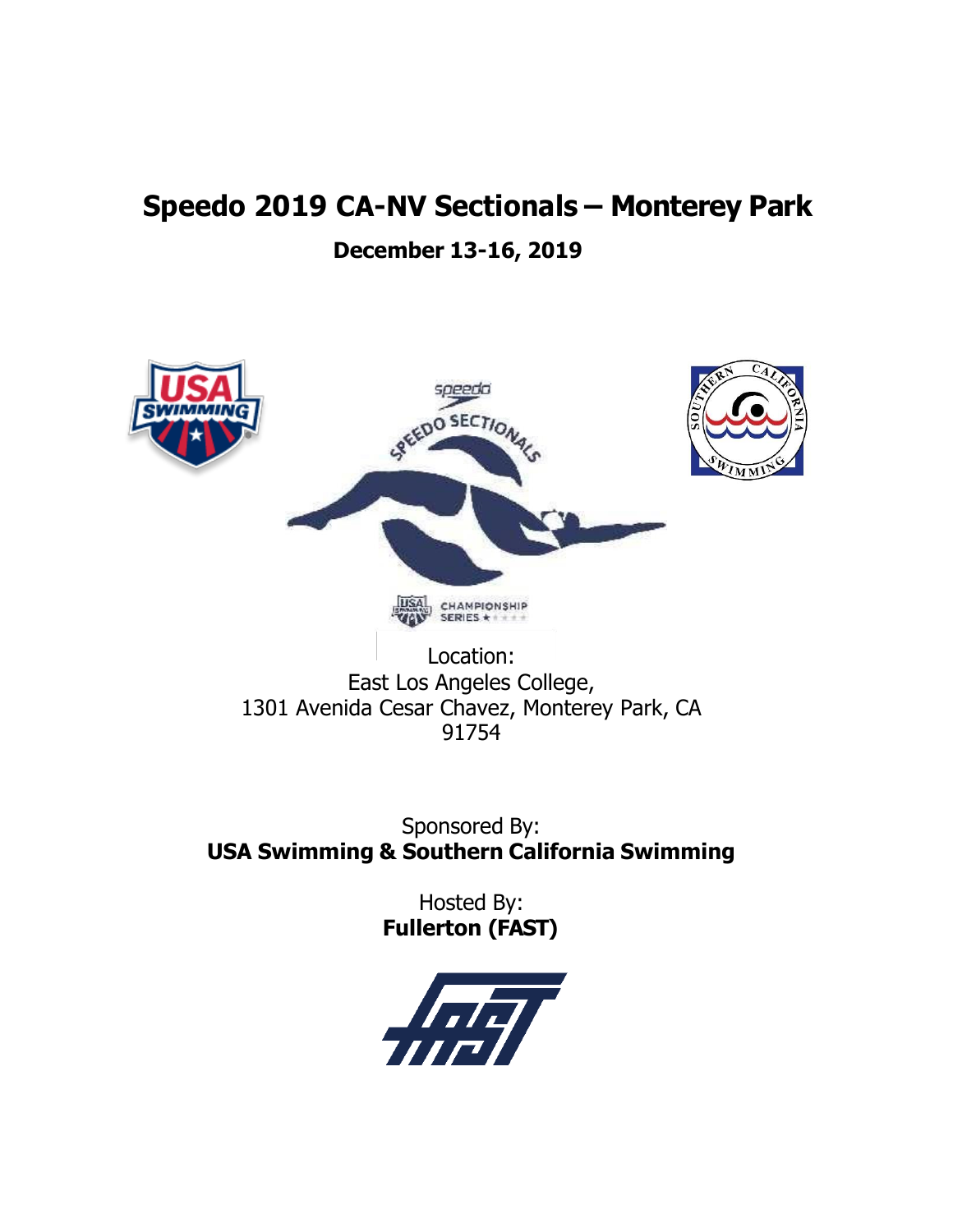**SANCTIONED BY: SOUTHERN CALIFORNIA SWIMMING/USA SWIMMING SANCTION #: S19-359 SPONSORED** BY: USA Swimming and Southern California Swimming **HEATS** & FINALS **DATES OF MEET: December 13-16, 2019 ENTRIES DUE:** *DELIVERED* **by Wednesday, December 4, 2019 – 1 1 : 5 9 PM START TIMES: Prelims 8:30 am WARMUPS: Fri- 2:30 pm (Finals) Finals: December 13 - 4:00 pm**  $Sat/Mon- 6:30$  **am (Prelims) December 14-16 – 8:30 am (Finals) TBA Meet will begin no sooner than 2 hours after the conclusion of Prelim**

#### **Open to: CA, CC, PC, SI, SN LSC (USA Swimming) and FINA Registered Athletes**

**POOL:** East Los Angeles College (ELAC). 1301 Avenida Cesar Chavez, Monterey Park CA 91754.

**DIRECTIONS:**. From the Pomona Freeway (60), exit Atlantic Blvd; head north two blocks on Atlantic. Turn Left one Avenida Cesar Chaves. The college is one block down on the right hand side. Use parking structure #3; the pool facility is north/behind the parking facility.

**PARKING**: Per the facility agreement there is a **\$5 PARKING FEE (Cash Only) PER DAY**.

**COURSE:** East Los Angeles' (ELAC) competition pool is an indoor 8-lane 25-yard pool. The competition course has been certified in accordance with 104.2.2(C) on file with USA Swimming. Pool depth at start: 9 feet, and turn end 13 feet. A separate 25-yard 4 feet deep pool will be available for warm-up/warm-down during the competition.

**ELIGIBILITY:** Open to athletes in Central California, Pacific, Southern California, San Diego/Imperial and Sierra Nevada Swimming who hold *2019 or 2020 USA Swimming membership*. Entries accepted by OME or team electronic entry **ONLY**. Relay-only swimmers MUST be included in the team electronic entry file. Please designate unattached swimmers 'UN'. All TEAMS must be 2019 or 2020 registered and have 2019 or 2020 approved team charters. If an entering team is NOT 2019 or 2020 registered, all swimmers must swim as unattached "UN" at this meet and may not compete in relays. **Current USA Swimming Rules, including the Minor Athlete Abuse Prevention Policy ("MAAPP") will govern this meet. All athletes 18 years of age and older must complete the online Athlete Protection Training (APT)**

**QUALIFYING TIMES:** must be achieved **between January 1, 2018, and December 2, 2019**. Short Course Yard (SCY) qualifying times will be seeded first, next Long Course Meter (LCM) qualifying times, then Bonus SCY and Bonus LCM. Athletes may compete in no more than six (6) individual events (may enter all events qualified). Swimmers may compete in no more than three (3) individual events per day. A swimmer with 5 or fewer qualifying times may enter one (1) additional bonus event (labeled "B" on entry), IF he/she has achieved the listed bonus time standard. NEW entry times (no updates) achieved **12/5/19-12/8/19** may be entered by the Meet Administrative Referee when submitted by e-mail by 11:59 PM 12/9/18 to **suzshep@roadrunner.com**. If a qualifying time is achieved in an event that the athlete has currently entered as bonus event, they can use the qualifying time to enter that event and add an additional bonus event, as long as he/she has five (5) or fewer total qualifying events.

**COACHES MEETING:** 2:00 pm, Friday, December 13, 2019, at East Los Angeles College Pool. Meet management; working with the Meet Referee and Admin Referee will post a "Coaches Meeting Notes" on the host team's website as well as the sponsoring LSC web site by the beginning of this meeting. Although attendance at the meeting is not mandatory, in accordance with the rules of USA Swimming and Southern California Swimming it is mandatory that every "Coach of Record" for every entered swimmer have knowledge and understanding of everything listed in the Meet Information; adjustments to the Meet Information as announced as well as those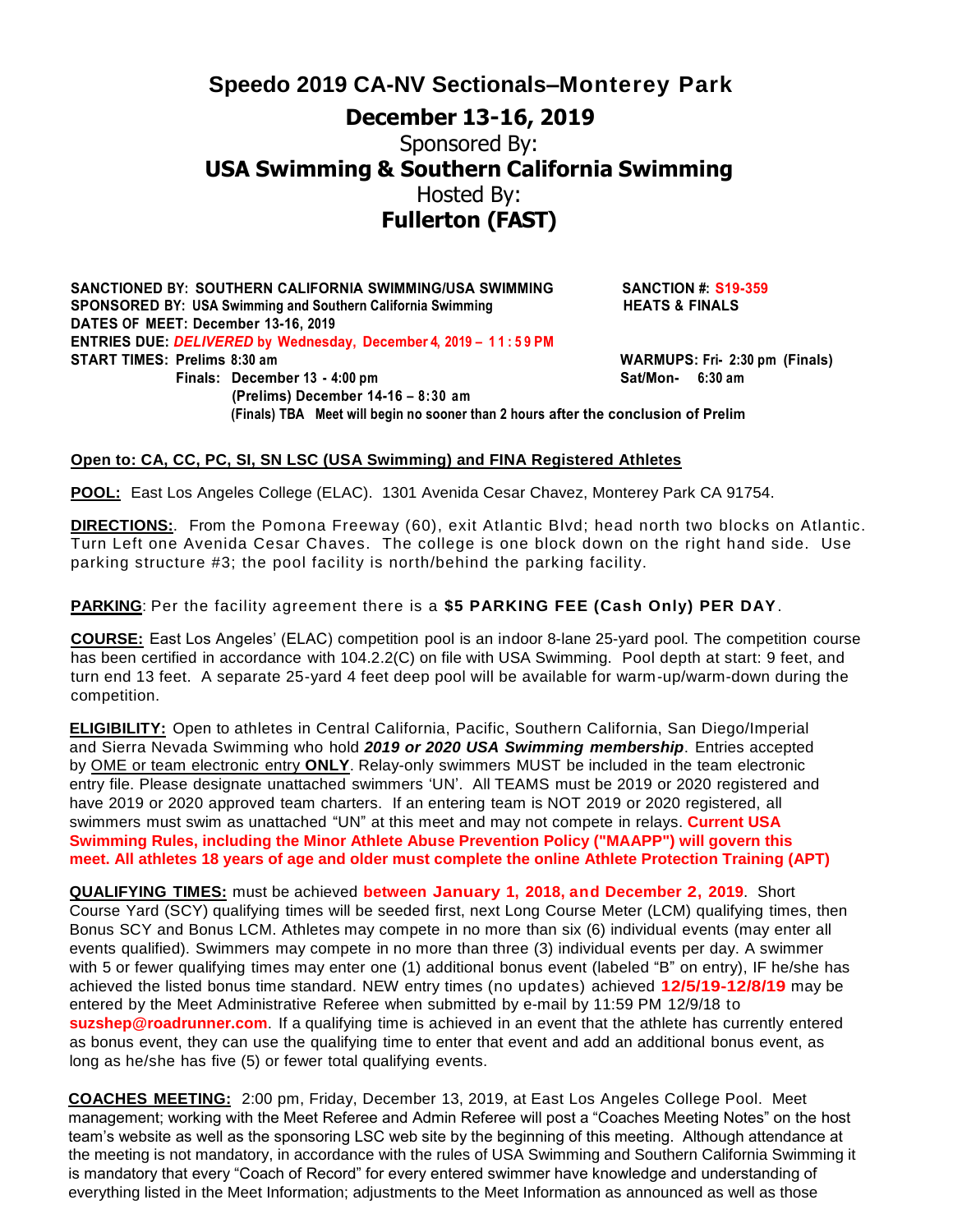items listed in the "Coaches Meeting Notes" before participation in the competition by the swimmer for whom they are "Coach of Record."

### **ENTRY INTO THE MEET**

**ENTRY: All entries must be submitted and received electronically via USA Swimming OME or team electronic file. Team electronic entry (non-OME) is to be sent via email with entry file and meet entry report as attachments to [suzshep@roadrunner.com.](mailto:suzshep@roadrunner.com) Please use the event file provided on the SCS website for electronic entries [\(www.socalswim.org\)](http://www.socalswim.org/). The electronic entry file must be accompanied** by a printout (signed by the coach) including the proof of time for all individual and relay events. When entering electronically, "Y" or "L" must be indicated on proof-of-time sheet and bonus events must be indicated as "YB" or "LB" on proof-of-time sheet. For relays, accurately complete the Official Team Relay Entry form. All teams MUST submit the Meet Entry Recap sheet, whether or not entering relays.

**ENTRY FEES INCLUDE: 1) A** \$14.00 Per Individual Event; 2) A \$10 per Swimmer surcharge or if you enter via OME then it is plus \$2/swimmer or A \$12.00 per Swimmer surcharge for OME entries (this charge stays with the OME system management and does not go to the meet host) and 3) A per Swimmer additional \$15 Facility Surcharge Fee. **Relays: \$32.00 per relay team entered. Please Note: All Entry Fees must accompany the team entry form.**

**Relay only swimmers MUST be listed on team entry form (plus swimmer and facility surcharges) and MUST be listed on team entry form. Relay only swimmers may NOT be deck entered. There are no refunds. Time Trials entry fee: \$15. Time Trials MAY be opened to Relay Only Swimmers; decision made and announced Monday, Dec 9.**

**For non-OME Team entries made via the internet (email), the team check must be postmarked WITHIN 48 HOURS OF THE EMAIL DATE STAMP.**

### **Make CHECKS PAYABLE to: SOUTHERN CALIFORNIA SWIMMING and MAIL with a copy of ENTRY FORMS to:**

**Speedo Sectionals 2019 – Fullerton Attn: Susie Sheppard 11110 Davis Street, Moreno Valley, CA 92557 or EMAIL to:suzshep@roadrunner.com**

**ENTRIES CLOSE:** Entries must be received by Wednesday, December 4, 2019 @ 11:59 pm. Next day delivery service with tracking is recommended (ex: USPS, Fed Ex, UPS, or Airborne). **You must sign for 'no signature required' on shipping label.** Certified, registered, or special delivery mail - OR- delivery service (with tracking) reguiring signature at time of delivery **will be rejected.** Alternate address for non-USPS overnight deliveries: 11110 Davis Street, Moreno Valley, CA 92557. NEW (no time updates) entry times achieved 12/5/19-12/8/19 may be entered by the Meet Administrative Referee where submitted by email by 11:59 PM 12/9/19 to suzshep@roadrunner.com.

#### **RULES AND PROCEDURES**

**MEET REFEREE:** Meet Referee will be in charge of the meet. Any questions regarding the conduct of the meet should be made directly to **Mike Sheppard, e-mail:** [cattywampus@roadrunner.com](mailto:cattywampus@roadrunner.com)**.** Meet management in conjunction with the Meet Referee and the Admin Referee reserves the right to make changes in the published meet information regarding any of the sessions based on calculations made after the initial entry deadline and the entries received. If this is necessary an announcement will be made on the host team's website as well as the sponsoring LSC web site along with the announcement of the psych sheets and entry information. So as to not delay the release of the Psych Sheets, Timelines will be released within 24-hours after the "Late Entries Deadline".

#### *A FLIGHT DECISION WILL BE ANNOUNCED ON MONDAY, December 9 on the LSC website.*

**RULES:** USA Swimming Rules and National Championship procedures will govern. Meet entry times must be designated 'Y' for yards or 'L' for meters. The National Championship scratch procedures will be used for prelims and finals. In order, there will be a "C", "B" and "A" Final for all events except 1000 and 1650 freestyle and relays. All entered swimmers (including RELAY ONLY) must be on a team entry form. Positive check-in for the 1000 and 1650 Freestyle AND ALL Relays is required by the day's scratch deadline. **All coaches and officials on deck must complete the CDC or NFS Concussion course.**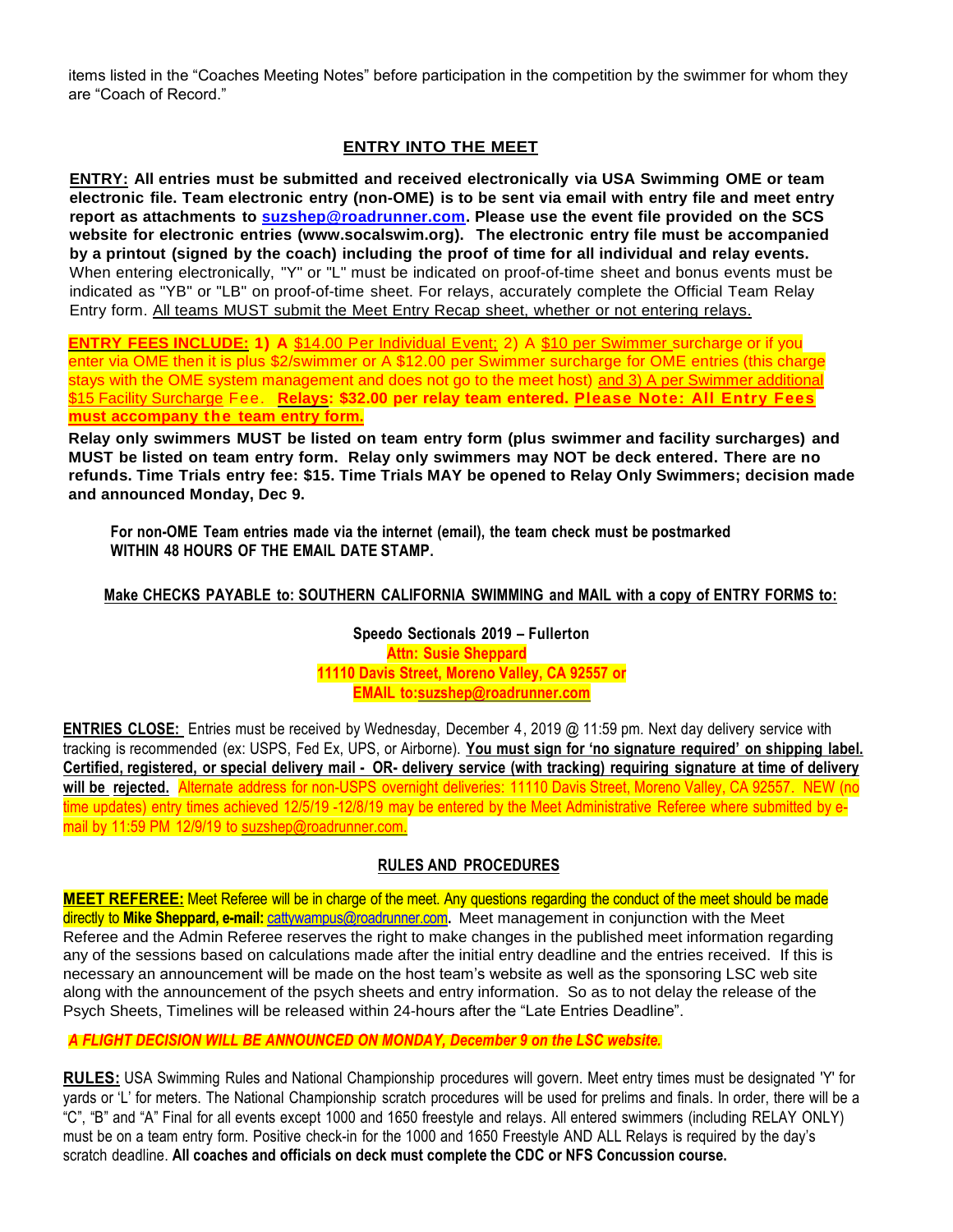**RECORDING DEVICES & MEDIA NOTICE:** The use of audio-visual recording devices, including cell phones, is not permitted in the locker rooms, changing areas or restrooms. Recording devices are not permitted behind the starting blocks during the starting sequence through the meet. This meet may be covered by the media, including photographs, video, web casting and other forms of obtaining images of athletes participating in the meet. Entry into this meet is acknowledgement and consent to this fact.

**DRONES.** Operation of a drone, or any other flying apparatus is prohibited over the venue (pools, athlete/coach areas, spectator areas and open ceiling locker rooms) any time athletes, coaches, officials and/or spectators are present.

**SWIMWEAR.** Swimwear must conform to USA Swimming rule 102.8. Only swimsuits complying with FINA swimsuit specifications may be worn in any USA Swimming sanctioned or approved competition.

**DECK CHANGING.** Deck changes are prohibited.

**RACING START CERTIFICATION.** Any swimmer entered in the meet must be certified by a USA Swimming member coach as being proficient in performing a racing start, or much start each race from within the water. When unaccompanied by a member coach, it is the responsibility of the swimmer or swimmers' legal guardian to ensure compliance with this requirement.

**PROOF OF TIME:** This is a proof of time meet. The meet host will verify all entries against the USA Swimming SWIMS time database. An unverified entry time must be proven by the scratch deadline or the swimmer/relay team will be scratched from that event. Only swimmers/relay teams with verified times will be seeded. Entry times not proven by the scratch deadline shall be subject to the "Responsibility Clause" in USA Swimming Rules and Regulations (207.8.5A). **NOTE:** Proof of Time is required through SWIMS, the national times database, or recognized FINA competitions. Times must be achieved at (a) a USA Swimming sanctioned competition; (b) a USA Swimming observed competition; (c) a USA Swimming approved competition; or (d) a FINA approved competition. Times in this database are not meet entry, only proof of entered time.

SCRATCH DEADLINES: Positive check-in deadline for women's 1000 and Men's 1650 Freestyle is Friday 3:15 pm. Scratch deadline for Saturday events is Friday 4:30 pm. On Saturday, and Sunday 5:30 pm is the scratch deadline for the next day's events. Swimmer who fails to scratch and 'no shows' a prelim or timed final event will be removed from all remaining events that day and must positive check in for all subsequent individual events. A swimmer who fails to scratch and 'no shows' a Final, will be removed from the meet. Scratches for Friday's events may be submitted via email **before 3:00 pm Friday to [suzshep@roadrunner.com.](mailto:suzshep@roadrunner.com.)**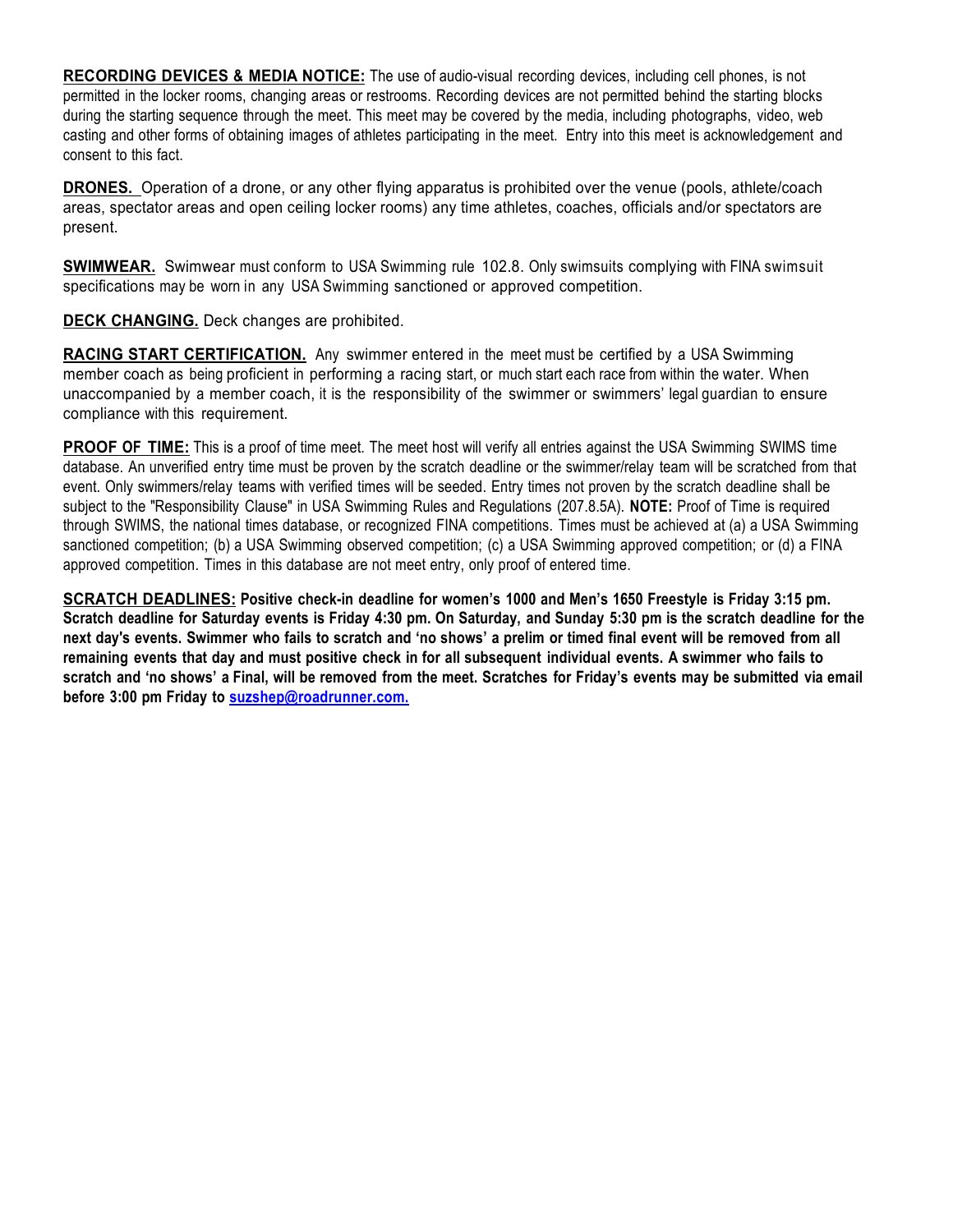**POSITIVE CHECK\_IN. Positive check in is required for all Relays, 500 Free, 400 IM, 1,000 Free and 1650 Free events. The Women's 1000 Freestyle and Men's 1650 Freestyle deadline is Friday, 12/13/19 at 3:15 PM. To be seeded by time, the Women's 1650 and Men's 1000 Freestyle deadline is Sunday12/15/19, 30 Minutes after start of Finals. For ALL RELAYS the scratch deadline is 30 Minutes after start of t h e Finals the day before the next day's events.**

 **SPECIAL NOTES: 1) ALL preliminary heats of individual events will be swum fastest-to-slowest except "Monday's Distance Events"**; **2 )** T he 500 Freestyle, 400 IM and 1000/1650 Freestyle (except fastest heat on Monday) will be swum alternating women and men's heats. **3)** The 500 Free and 400 IM **will be swum as the last event of the Prelims** on the day of that event but will be swum **in event order during the Finals**; **4)** Monday's 1,000 Free & 1650 Free will be swum in accordance with the National Championship protocol (the physiology rule) with the second to the last heat of the Men's event finishing one-hour before the announced start time for Monday's Finals. All other heats will be seeded slowest to fastest alternating women and men "backing up to Finals"; **5)** During the Finals on Monday, the Fastest heat of women's 1650 Freestyle (#27) will be swum after the men's 100 Freestyle A Final (Event #26). Fastest heat of the men's 1000 (#30) will be swum after the men's 200 Backstroke A Final (#29); **6) A & B Flights are a possibility.** If the timeline warrants, the preliminary heats will be swum in 'A' and 'B' flights. There will be 7 preliminary heats of each event in the 'A' flight followed by a brief 'practice start' break, followed by the 'B' flight for the remaining heats. Time Trials **may** be opened to Relay Only Swimmers; decision made and announced Monday, Dec 9.

#### *A FLIGHT DECISION WILL BE ANNOUNCED ON MONDAY, December 9 on the LSC website.*

**RELAYS:** A team may enter no more than two relays in each relay event. Relays must be pre-entered; relay times must be provable by team or aggregate. A swimmer may be used only once to prove a relay in each relay event. Relays must CHECK-IN by the scratch deadline for the day swum. **Relay Only swimmers must be listed on the team entry form.** Relays will be contested at the end of Finals Saturday through Monday. Relays will be swum in the National format: fastest two heats of women (slow to fast), fastest two heats of men (slow to fast), remaining heats alternating women and men, fast to slow. There will be an option to swim the Medley Relay on Monday at the conclusion of prelims (before the 1650/1000 freestyle). Monday afternoon relays will be swum fast to slow. Option must be declared by scratch deadline (5:30 pm) on Sunday.

**AWARDS:** Team awards: first through third place in each division. Large, Medium, and Small Team Divisions will be based on the number of individual events entered by a team. High point award: The top male and female swimmer. Individual event awards: first through eighth place. Relays awards: first through third place. Scoring to be as follows: 32-28-27-26-25-24-23-22; 20-17-16-15-14-13-12-11; 9-7-6-5-4-3-2-1, relay scoring will have double the point value. Divisional scoring will be based on the 24 places; points applied towards team's overall score in team's division. No tiered Scoring by Division. There will be a "Coach of the Meet" award to be balloted on the final day of the meet during the preliminaries.

**TIME TRIALS:** Sanction: #S19-360 - Entry Fee: \$15.00 per event (enter at Admin Table). Limited to two (2) for the meet. Time Trials will be swum, time permitting, at the discretion of the meet referee. Open to swimmers entered in individual events. Based on meet entries Time Trials **may** be opened to Relay Only Swimmers; decision made and announced Monday, Dec 9.

**WARM-UP:** Saturday through Monday: From 6:30 -7:30 am and TBA (finals pm session), the competition course will be open for general warm-up - NO DIVING. From 7:30-8:20 am and TBA (finals pm session) –Competition Pool Lanes 1 & 8 will be designated for push-pace work: 2 & 7 will be sprint lanes, one-way from the blocks under USA Swimming member coach supervision. Practice starts only in the sprint lanes. Pace or sprint lanes may be opened as needed by the referee. Lanes will be available for warmup/cool down at all times in the separate warm-up pool. No Diving at any time in this pool. Pace lanes in that pool will be designated by the referee, as needed. No paddles, boards or fins will be allowed in the competition course. All swimmers must use 3-point, slide-in entries into the pool during warm-up; no jumping or diving.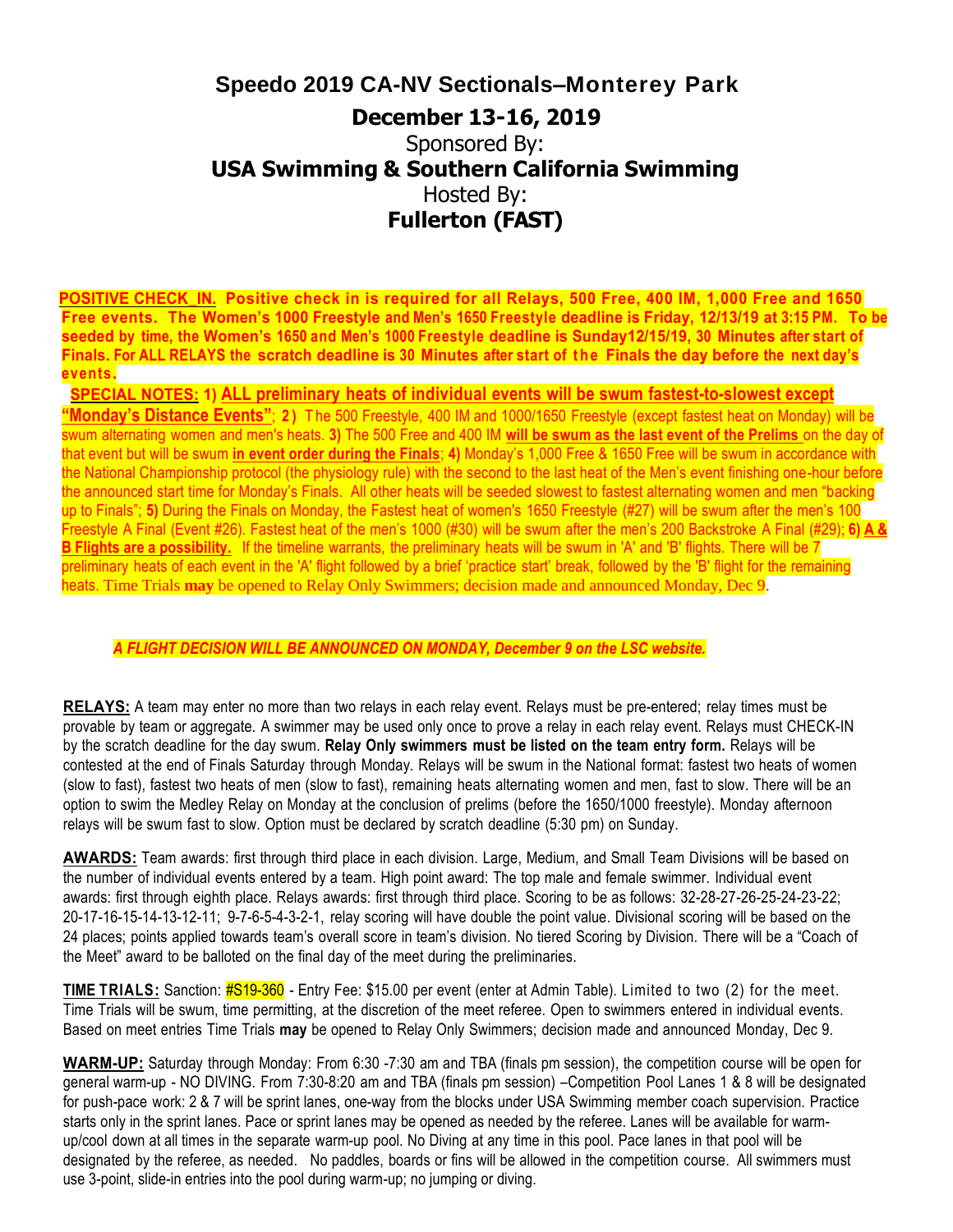**CLOSED DECK:** Please note, this meet will be run with a **CLOSED DECK**. Only coaches, officials, athletes and volunteers will be permitted on deck. You will need a deck pass to be on deck. Primary athlete seating will be on the adjacent patio in a covered tent area. If possible, athletes should bring chairs. Limited athlete seating will also be available in designated sections of the indoor bleachers.

**OFFICIALS:** Please see the Southern California Swimming web site [\(www.socalswim.org\)](http://www.socalswim.org/) for applications to officiate at this meet. Applications must be received by November 22, 2019, for consideration for assigned positions. For additional information contact: Mike Sheppard, e-mail: cattywampus@roadrunner.com.

### **FOR INFORMATION: SOUTHERN CALIFORNIA SWIMMING 310-684-1151**

### *IT IS UNDERSTOOD AND AGREED THAT USA SWIMMING SHALL BE FREE FROM ANY LIABILITIES OR CLAIMS FOR DAMAGES ARISING BY REASON OF INJURIES TO ANYONE DURING THE CONDUCT OF THE MEET*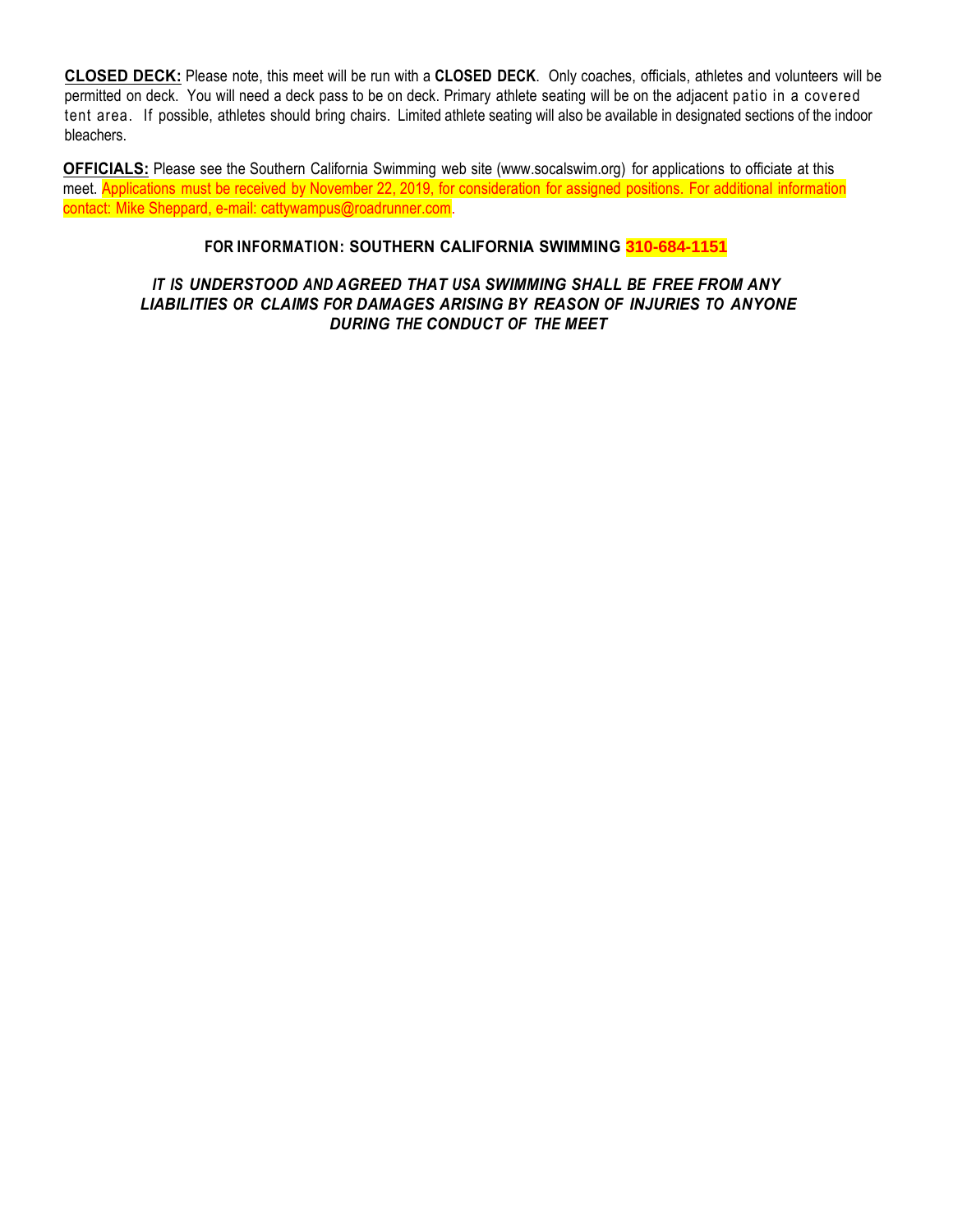# **Speedo 2019 CA-NV Sectionals–Monterey Park**

# **December 13-16, 2019** Sponsored By: **USA Swimming & Southern California Swimming** Hosted By: **Fullerton (FAST)**

### **Order of Events and Time Standards**

| WOMEN            | Yds      | <b>Mtrs</b> | <b>EVENT</b>                       | <b>Yds</b> | <b>Mtrs</b> | <b>MEN</b>   |
|------------------|----------|-------------|------------------------------------|------------|-------------|--------------|
|                  |          |             | <b>FRIDAY, DECEMBER 13, 2019</b>   |            |             |              |
| 1                | 10:39.89 | 9:36.09     | <b>1000 Y FREESTYLE</b>            |            |             |              |
|                  |          |             | <b>1650 Y FREESTYLE</b>            | 16:43.89   | 17:13.49    | $\mathbf{2}$ |
|                  |          |             | <b>SATURDAY, DECEMBER 14, 2019</b> |            |             |              |
| 3                | 59.19    | 1:07.19     | <b>100 Y BUTTERFLY</b>             | 52.89      | 1:00.89     | 4            |
| $5***$           | 5:10.69  | 4:39.69     | <b>500 Y FREESTYLE</b>             | 4:47.79    | 4:21.09     | $6***$       |
| $\overline{7}$   | 59.49    | 1:09.49     | <b>100 Y BACKSTROKE</b>            | 53.89      | 1:03.29     | 8            |
| $\boldsymbol{9}$ | 2:10.49  | 2:31.09     | 200 Y IND MEDLEY                   | 1:58.19    | 2:18.39     | 10           |
| 11               | 4:02.69  | 4:36.09     | <b>400 Y MEDLEY RELAY</b>          | 3:38.99    | 4:09.69     | 12           |
|                  |          |             | SUNDAY, DECEMBER 15, 2019          |            |             |              |
| 13               | 2:10.09  | 2:27.99     | <b>200 Y BUTTERFLY</b>             | 1:58.89    | 2:15.89     | 14           |
| 15               | 1:07.59  | 1:18.79     | <b>100 Y BREASTSTROKE</b>          | 1:00.89    | 1:11.29     | 16           |
| 17               | 1:56.29  | 2:12.99     | <b>200 Y FREESTYLE</b>             | 1:45.79    | 2:03.09     | 18           |
| $19**$           | 4:39.09  | 5:20.09     | 400 Y IND MEDLEY                   | 4:14.69    | 4:55.09     | $20**$       |
| 21               | 24.89    | 28.69       | <b>50 Y FREESTYLE</b>              | 22.19      | 25.89       | 22           |
| 23               | 8:00.19  | 9:05.59     | 800 Y FREE RELAY                   | 7:15.29    | 8:15.69     | 24           |
|                  |          |             | <b>MONDAY, DECEMBER 16, 2019</b>   |            |             |              |
| 25               | 53.99    | 1:01.89     | <b>100 Y FREESTYLE</b>             | 48.19      | 56.09       | 26           |
| 27               | 17:46.59 | 18:22.99    | <b>1650 Y FREESTYLE</b>            |            |             |              |
| 28               | 2:08.59  | 2:29.19     | <b>200 Y BACKSTROKE</b>            | 1:57.29    | 2:17.39     | 29           |
|                  |          |             | <b>1000 Y FREESTYLE</b>            | 9:59.49    | 9:04.69     | 30           |
| 31               | 2:28.19  | 2:49.69     | <b>200 Y BREASTSTROKE</b>          | 2:13.29    | 2:35.79     | 32           |
| 33               | 3:41.79  | 4:11.59     | <b>400 Y FREE RELAY</b>            | 3:18.59    | 3:46.89     | 34           |
|                  |          |             |                                    |            |             |              |

**\*\* Events will be the last events swum in prelims but during the event order in finals. All preliminary events (except Monday's distance events) will be seeded fastest to slowest and the 400 IM & 500 freestyle will be seeded alternating women and men as well.**

### **Bonus Event Time Standards**

| <b>WOMEN</b> |          |                         | <b>MEN</b> |             |
|--------------|----------|-------------------------|------------|-------------|
| Yds          | Mtrs     | <b>EVENT</b>            | Yds        | <b>Mtrs</b> |
| 25.69        | 29.49    | 50 Y Freestyle          | 22.79      | 26.59       |
| 55.49        | 1:03.69  | 100 Y Freestyle         | 49.49      | 57.69       |
| 1:59.59      | 2:16.69  | 200 Y Freestyle         | 1:48.79    | 2:06.59     |
| 5:19.49      | 4:47.59  | 500 Y Freestyle         | 4:55.99    | 4:28.49     |
| 10:57.99     | 9:52.49  | 1000 Y Freestyle        | 10:16.39   | 9:20.09     |
| 18:16.79     | 18:54.19 | 1650 Y Freestyle        | 17:12.29   | 17:42.79    |
| 1:01.19      | 1:11.39  | 100 Y Backstroke        | 55.39      | 1:05.09     |
| 2:12.29      | 2:33.39  | 200 Y Backstroke        | 2:00.59    | 2:21.29     |
| 1:09.49      | 1:20.99  | 100 Y Breaststroke      | 1:02.59    | 1:13.29     |
| 2:32.39      | 2:54.49  | 200 Y Breaststroke      | 2:17.09    | 2:40.19     |
| 1:00.89      | 1:09.09  | 100 Y Butterfly         | 54.39      | 1:02.59     |
| 2:13.79      | 2:32.19  | 200 Y Butterfly         | 2:02.19    | 2:19.79     |
| 2:14.19      | 2:35.39  | 200 Y Individual Medley | 2:01.59    | 2:22.29     |
| 4:46.99      | 5:29.09  | 400 Y Individual Medlev | 4:21.89    | 5:03.49     |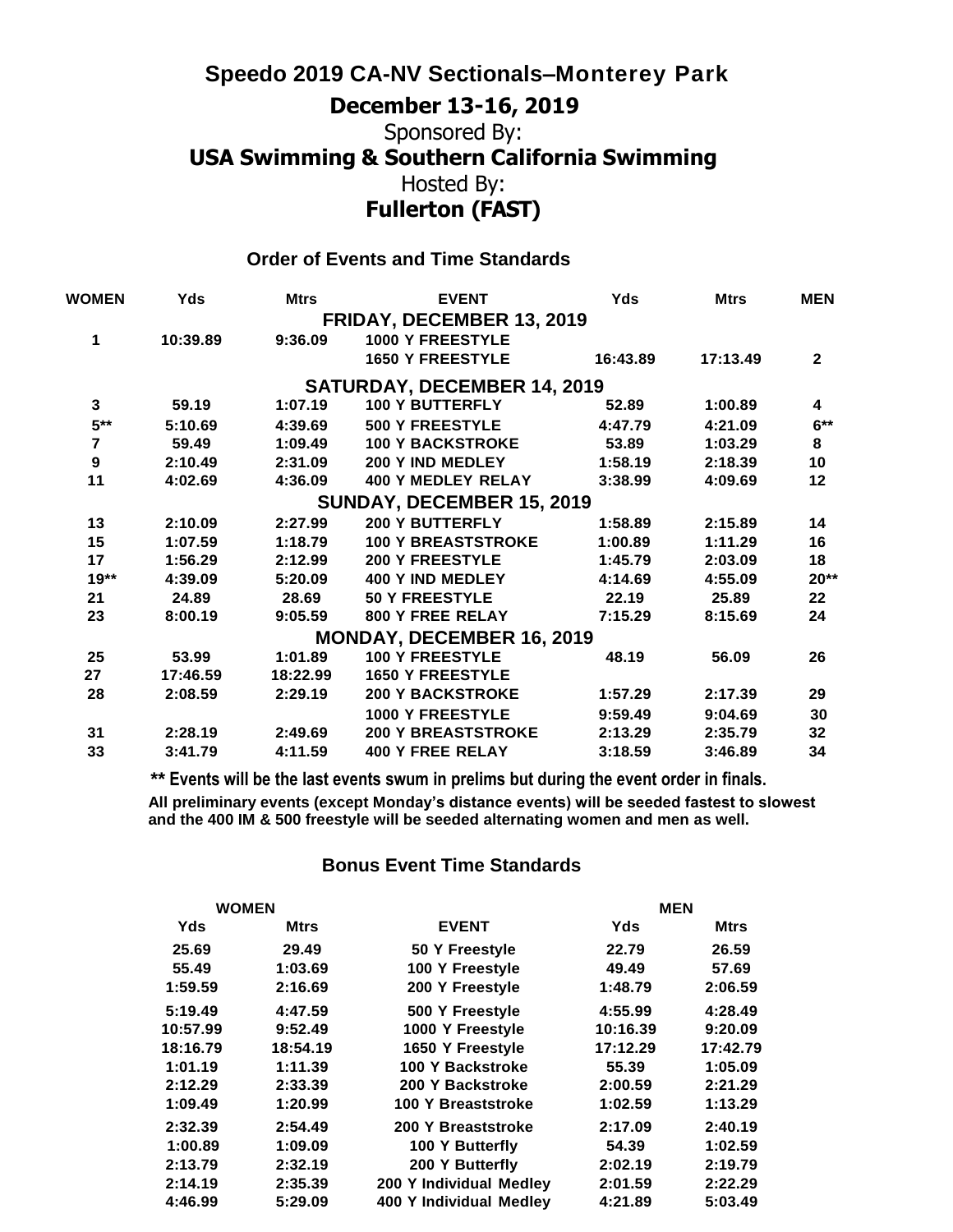**Team Information Sheet**

| Team Name:   |                                                                                                                       |
|--------------|-----------------------------------------------------------------------------------------------------------------------|
| LSC:         | <u> 1989 - Andrea Stadt Britain, actor a component de la componentación de la componentación de la componentación</u> |
|              |                                                                                                                       |
| Asst. Coach: | <u> 1989 - Johann Harry Harry Harry Harry Harry Harry Harry Harry Harry Harry Harry Harry Harry Harry Harry Harry</u> |
|              |                                                                                                                       |
|              |                                                                                                                       |
|              |                                                                                                                       |
|              |                                                                                                                       |
| Email:       |                                                                                                                       |
| Phone:       |                                                                                                                       |
| Fax:         |                                                                                                                       |

Where is team staying in Southern California:

| Hotel Phone: |  |
|--------------|--|
| Cell Phone:  |  |

Total number of 2018/2020 USA-Swimming Certified Coaches in attendance:

*Please complete this form and submit it with your entries.*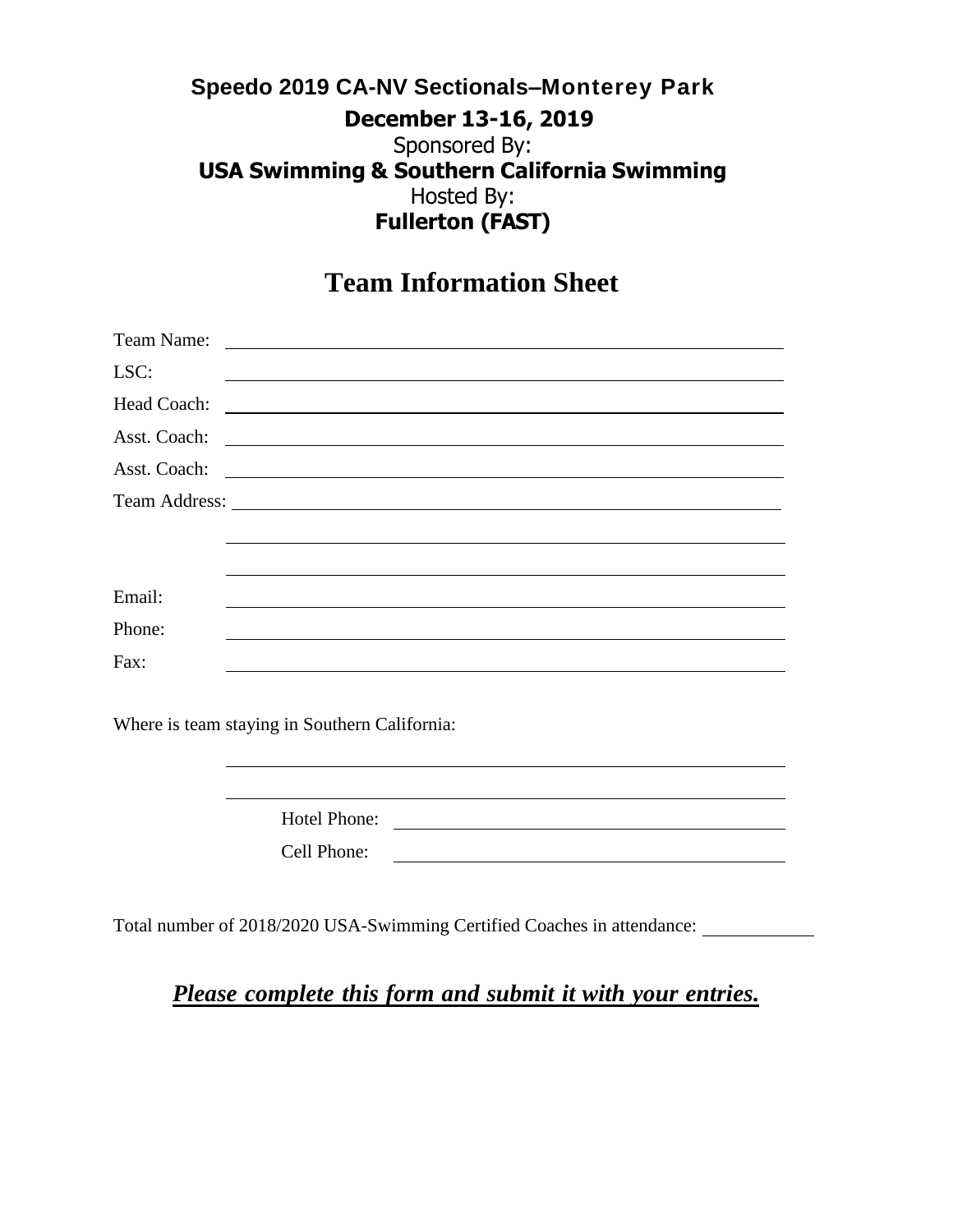### **Relay Entry & Proof of Time**

CLUB: USA-Swimming Code: \_

For each relay team listed, list the qualifying time that can be proven for each team, team time or aggregate, and the swimmers' names and times. The named swimmers may be "relay only" members. A swimmer may be listed once per relay event. Any swimmer listed on the Official Team Entry may compete on any entered relay team. An aggregate relay entry time must include the individual times of all four swimmers. Reminder: Relay-only swimmers MUST be included in the team electronic entry file; relayonly swimmers may NOT be deck-entered.

#### **Event 15 - Women's 400Yard Medley Relay – Saturday, December 14**

| Time Standards: 4:06.29 Y/4:39.69 M      |  |
|------------------------------------------|--|
| Relay B Entry Time<br>Relay A Entry Time |  |
| <u>l. _________________________</u>      |  |
|                                          |  |
|                                          |  |
|                                          |  |

### **Event 16 - Men's 400Yard Medley Relay – Saturday, December 14**

*Time Standards: 3:40.69 Y/4:11.39 M*

| Relay A Entry Time | Relay B Entry Time |
|--------------------|--------------------|
|                    |                    |
|                    |                    |
|                    |                    |
|                    |                    |
|                    |                    |

#### **Event 23 - Women's 800 Yard Freestyle Relay – Sunday, December 15** *Time Standards 7:58.49 Y/9:03.89 M*

|   | Relay A Entry Time | Relay B Entry Time |
|---|--------------------|--------------------|
|   |                    |                    |
|   |                    |                    |
|   |                    |                    |
| 4 |                    |                    |
|   |                    |                    |

#### **Event 24 - Men's 800 Yard Freestyle Relay – Sunday, December 15**

*Time Standards: 7:15.69 Y/8:16.09 M*

| Relay A Entry Time | Relay B Entry Time |
|--------------------|--------------------|
| .,                 |                    |
| <u>.</u>           | <u>.</u>           |
| 3.                 |                    |
| 4.                 |                    |
|                    |                    |

#### **Event 33 - Women's 400 Yard Freestyle Relay – Monday, December 16**

| Relay B Entry Time                                  |
|-----------------------------------------------------|
| and the contract of the contract of the contract of |
|                                                     |
|                                                     |
|                                                     |
|                                                     |

1. 2. 3. 4.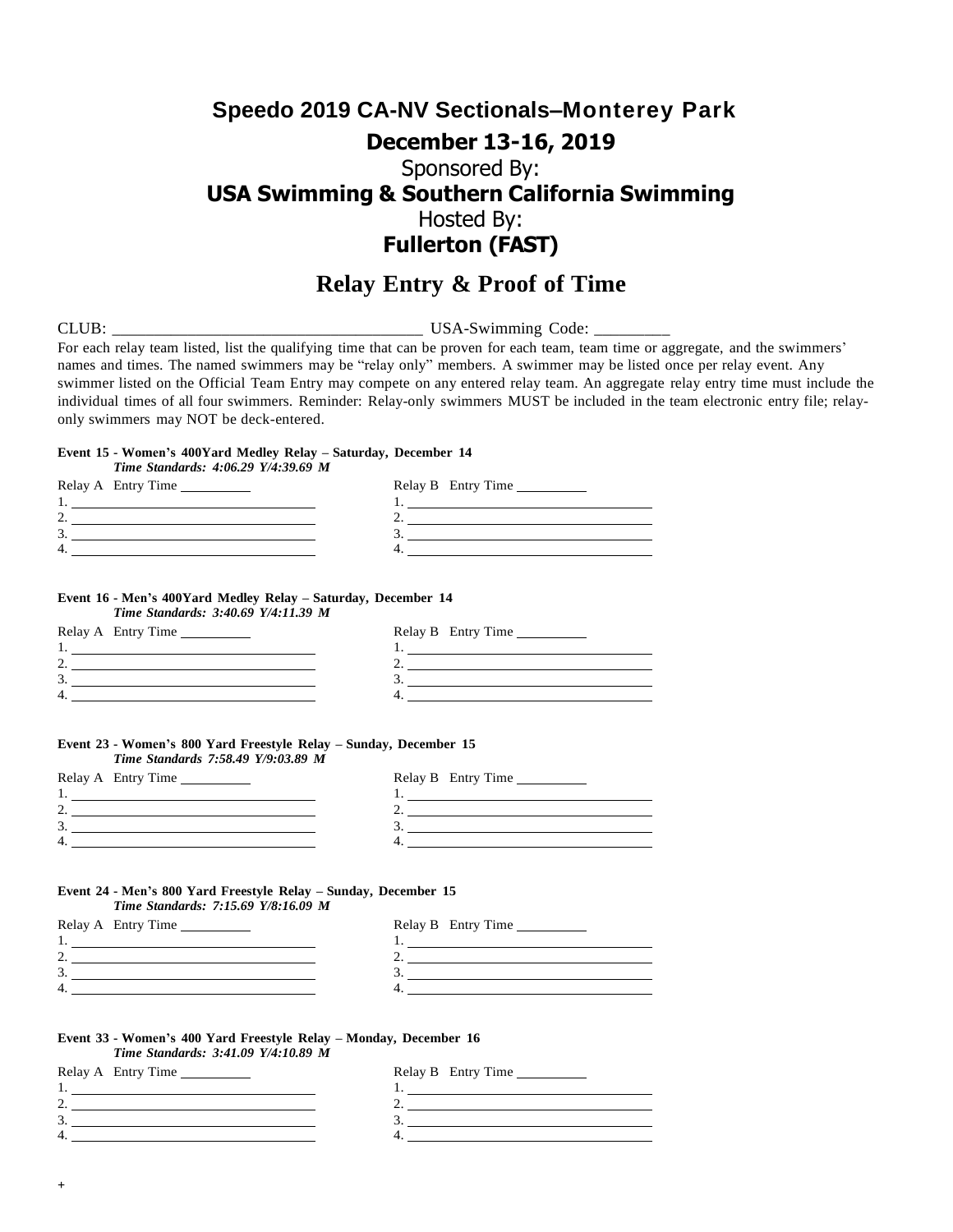#### **Event 34 - Men's 400 Yard Freestyle Relay – Monday, December 16**

*Time Standards: 3:19.69 Y/3:47.949 M*

| Relay A Entry Time | Relay B Entry Time |
|--------------------|--------------------|
|                    |                    |
|                    |                    |
|                    |                    |
| 4                  |                    |
|                    |                    |